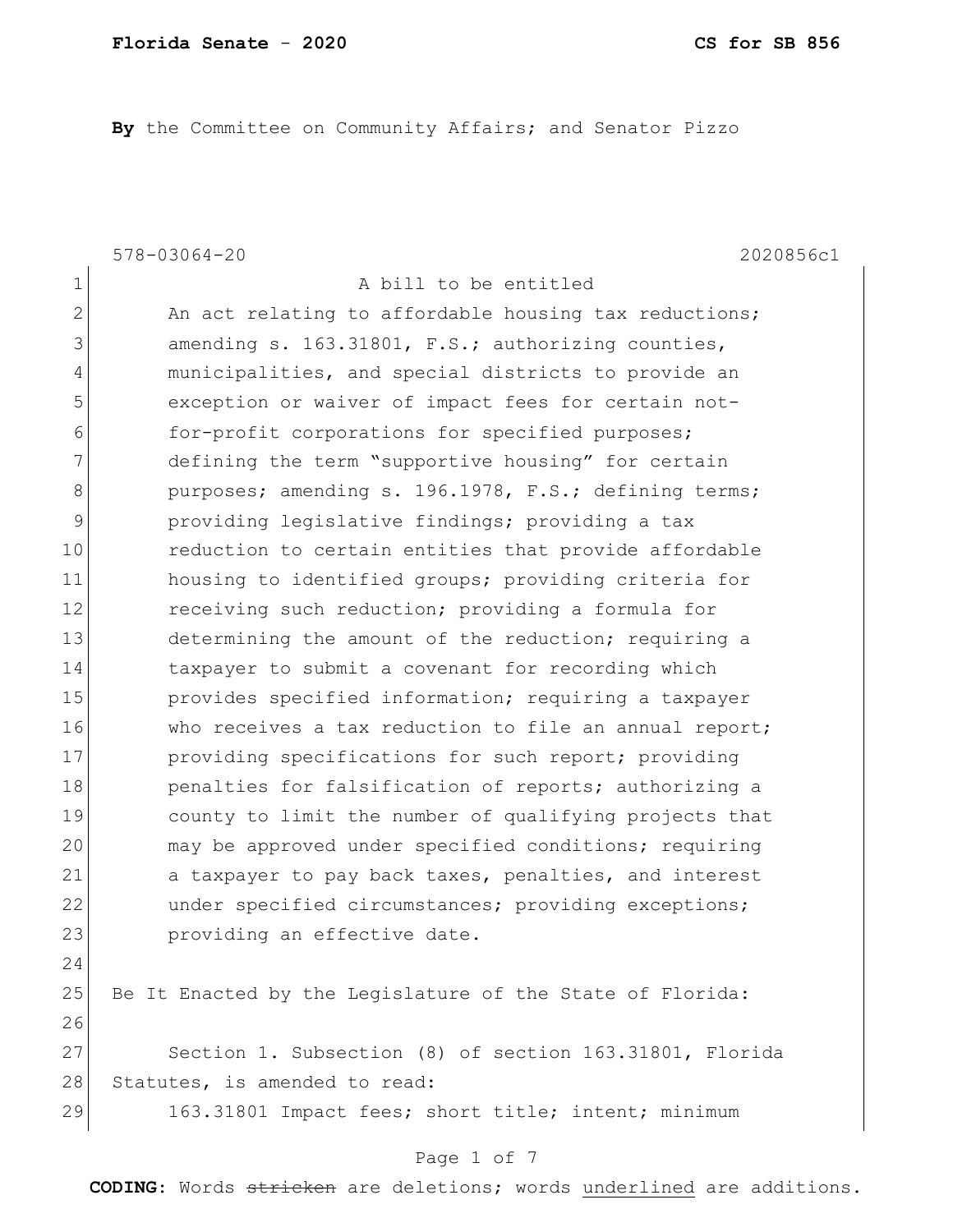|    | $578 - 03064 - 20$<br>2020856c1                                  |
|----|------------------------------------------------------------------|
| 30 | requirements; audits; challenges.-                               |
| 31 | (8) A county, municipality, or special district may provide      |
| 32 | an exception or waiver for an impact fee for the development or  |
| 33 | construction of housing that is affordable, as defined in s.     |
| 34 | 420.9071, or for the development and construction of supportive  |
| 35 | housing by a not-for-profit corporation that derives at least 75 |
| 36 | percent of its annual revenues from contracts or services        |
| 37 | provided to a state or federal agency. If a county,              |
| 38 | municipality, or special district provides such an exception or  |
| 39 | waiver, it is not required to use any revenues to offset the     |
| 40 | impact. For purposes of this subsection, the term "supportive    |
| 41 | housing" means affordable housing for low-income persons and     |
| 42 | low-income households, as those terms are defined in s.          |
| 43 | 420.9071(19), which provides treatment for persons who suffer    |
| 44 | from mental health, substance abuse, or domestic violence, which |
| 45 | provides on-premises social and community support services,      |
| 46 | including job training, life skills training, alcohol and        |
| 47 | substance abuse disorder treatment, child care, and client case  |
| 48 | management services.                                             |
| 49 | Section 2. Subsection (3) is added to section 196.1978,          |
| 50 | Florida Statutes, to read:                                       |
| 51 | 196.1978 Affordable housing property exemption; workforce        |
| 52 | housing property reductions.-                                    |
| 53 | (3) (a) As used in this subsection, the term:                    |
| 54 | 1. "Base tax" means the operating taxes remitted to the          |
| 55 | taxing authority in the tax year immediately preceding the       |
| 56 | reduction term.                                                  |
| 57 | 2. "Corporation" means the Florida Housing Finance               |
| 58 | Corporation.                                                     |
|    |                                                                  |

# Page 2 of 7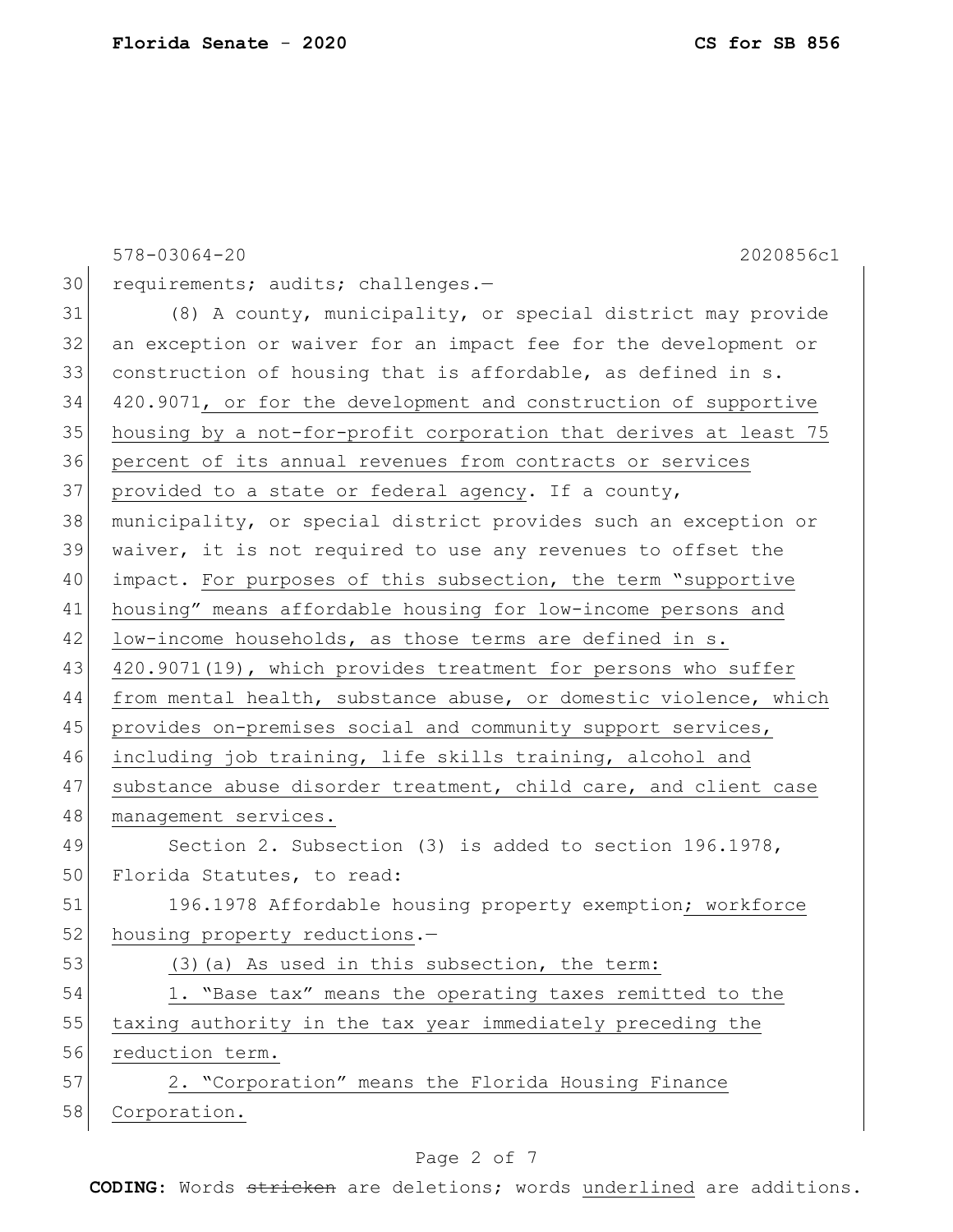578-03064-20 2020856c1 59 3. "Household" has the same meaning as in s. 196.075(1). 60 4. "Operating taxes" means the nonvoted millage portion of 61 the county millage and the municipal millage as identified in s. 62 200.001(1)(a) and  $(2)$  (a), respectively. 63 5. "Project taxing authority" means a county or 64 municipality, as those terms are defined in s. 200.001(8) (a) and 65 (b), respectively, which is authorized to levy operating taxes 66 against real property in the jurisdiction in which a qualifying 67 project is located. 68 6. "Qualifying project" means a workforce housing project 69 that: 70 a. Is located in a county that has a population of 825,000 71 or more; and 72 b. Has not received a property tax discount pursuant to 73 subsection (2). 74 7. "Reduction term" means the 25-year tax reduction period 75 beginning the year in which the qualifying project is first 76 assessed under s. 192.042(1) and certified by the county 77 property appraiser as eligible to receive a tax reduction in 78 operating taxes. 79 8. "Taxpayer" has the same meaning as in s. 192.001. 80 9. "Workforce housing project" means a rental housing 81 project that provides at least 4 but not more than 70 dwelling 82 units for natural persons or families and in which: 83 a. At least 10 percent of the rental units are set aside 84 for one or more natural persons or a family with a total annual 85 gross household income greater than 60 percent but less than 80 86 percent of the median annual income adjusted for family size for 87 households within the metropolitan statistical area, the county,

### Page 3 of 7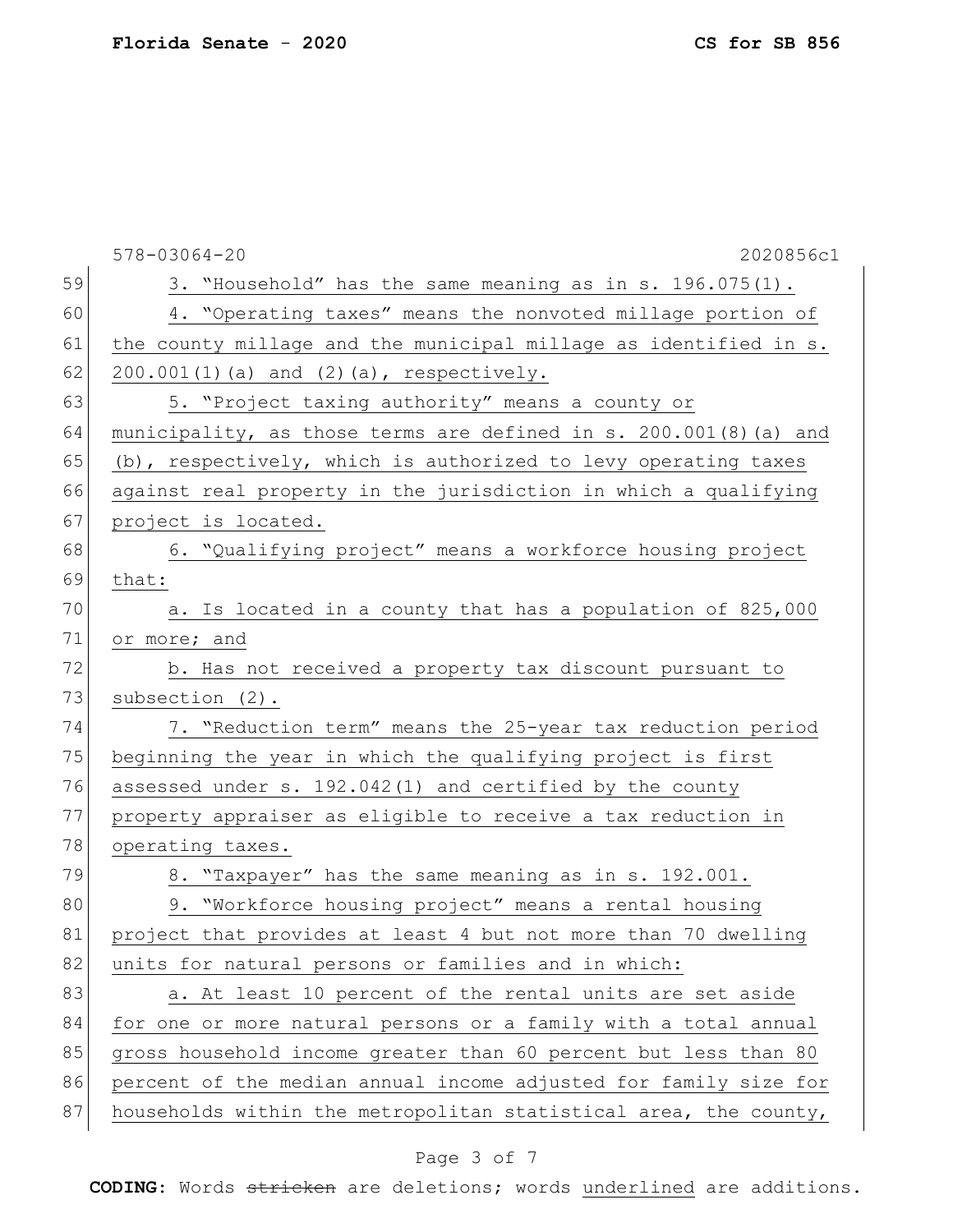578-03064-20 2020856c1 88 or the nonmetropolitan median for the state, whichever is 89 greatest. 90 b. At least 20 percent of the rental units are set aside 91 for one or more natural persons or a family with a total annual 92 gross household income greater than 60 percent but less than 100 93 percent of the median annual income adjusted for family size for 94 households within the metropolitan statistical area, the county, 95 or the nonmetropolitan median for the state, whichever is 96 greatest. 97 c. Rents for the rental units set aside pursuant to sub-98 subparagraphs a. and b. comply with the income limitations 99 established by the corporation for the county in which the 100 rental units are located. Rents for the rental units within the 101 project that are not subject to the set-asides may be offered at 102 rents determined by the taxpayer in his or her sole discretion. 103 (b) The Legislature finds that property used to provide 104 workforce housing to natural persons and households that meet 105 the low-income or moderate-income limits is a charitable 106 purpose. Therefore, notwithstanding s. 196.195(4), a taxpayer 107 who builds or renovates a qualifying project after July 1, 2021, 108 may receive a tax reduction in operating taxes that would 109 otherwise be assessed if the following criteria are met: 110 1. The taxpayer timely files an application for the tax 111 reduction with the property appraiser no later than March 1 of 112 the year immediately following the year in which the qualifying 113 project is first assessed under s. 192.042(1). 114 2. The taxpayer records a covenant running with the land 115 that restricts the rents of rental units within the qualifying 116 project in accordance with the requirements set forth in

### Page 4 of 7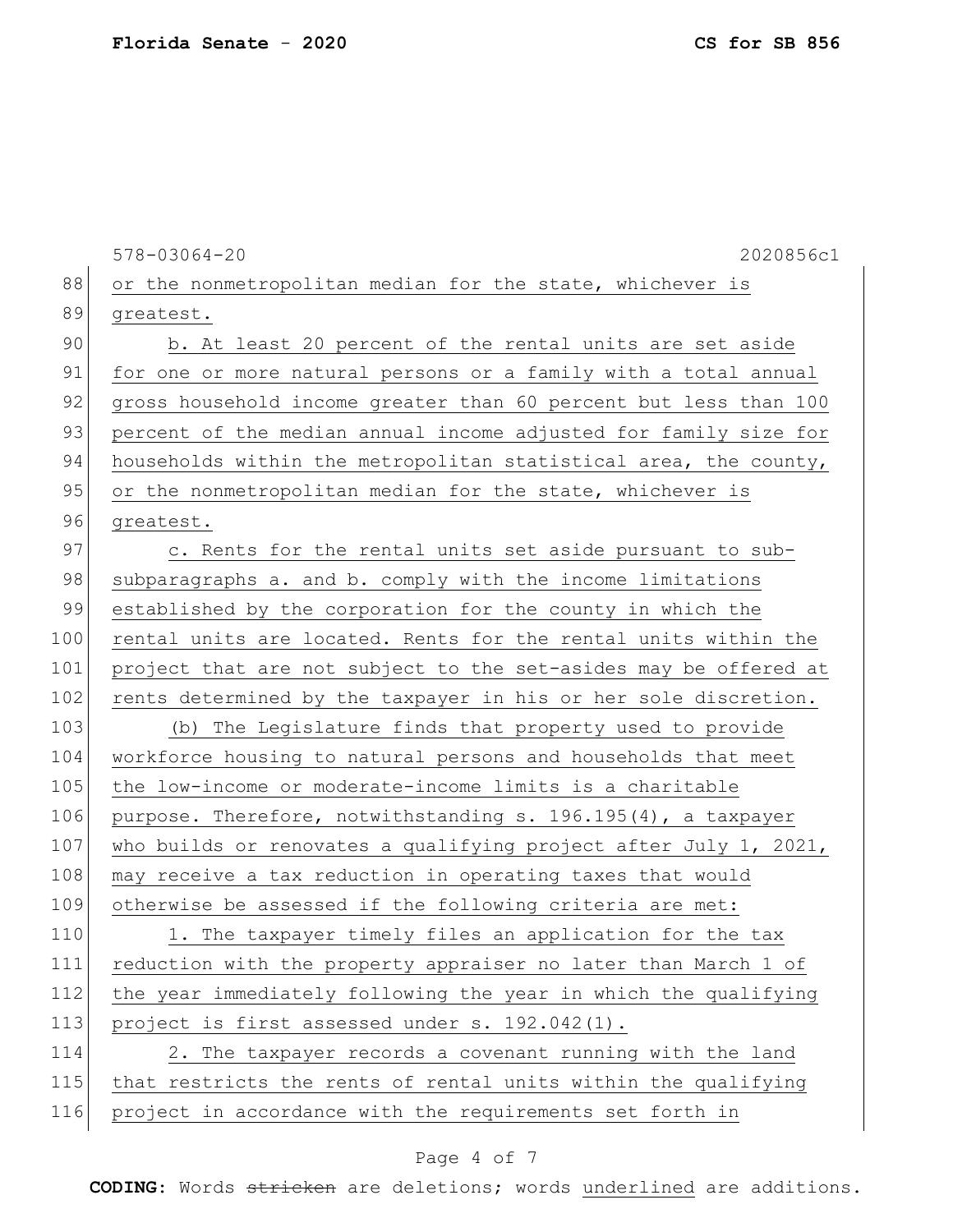|     | $578 - 03064 - 20$                                             | 2020856c1                                                        |  |
|-----|----------------------------------------------------------------|------------------------------------------------------------------|--|
| 117 | subparagraph (a) 9.                                            |                                                                  |  |
| 118 |                                                                | (c) For the first 16 years of the reduction term, a              |  |
| 119 |                                                                | qualifying project shall be assessed operating taxes in an       |  |
| 120 | amount equal to the base tax for the qualifying project, which |                                                                  |  |
| 121 | base tax shall be increased annually thereafter by 2.5 percent |                                                                  |  |
| 122 | or the Consumer Price Index for the county in which the        |                                                                  |  |
| 123 |                                                                | qualifying project is located, whichever is less. Beginning in   |  |
| 124 |                                                                | Year 17 of the reduction term, the property appraiser shall      |  |
| 125 |                                                                | determine the assessed value of the qualifying project and       |  |
| 126 |                                                                | reduce the assessed value of the property in accordance with the |  |
| 127 | percentages set forth below:                                   |                                                                  |  |
| 128 |                                                                |                                                                  |  |
|     | Year of Tax Reduction                                          | Workforce Housing Reduction                                      |  |
|     |                                                                | Percentage                                                       |  |
| 129 |                                                                |                                                                  |  |
|     | 17                                                             | 90 percent                                                       |  |
| 130 |                                                                |                                                                  |  |
|     | 18                                                             | 80 percent                                                       |  |
| 131 |                                                                |                                                                  |  |
|     | 19                                                             | 70 percent                                                       |  |
| 132 |                                                                |                                                                  |  |
|     | 20                                                             | 60 percent                                                       |  |
| 133 |                                                                |                                                                  |  |
|     | 21                                                             | 50 percent                                                       |  |
| 134 |                                                                |                                                                  |  |
|     | 22                                                             | 40 percent                                                       |  |
| 135 |                                                                |                                                                  |  |
|     | 23                                                             | 30 percent                                                       |  |
| 136 |                                                                |                                                                  |  |

# Page 5 of 7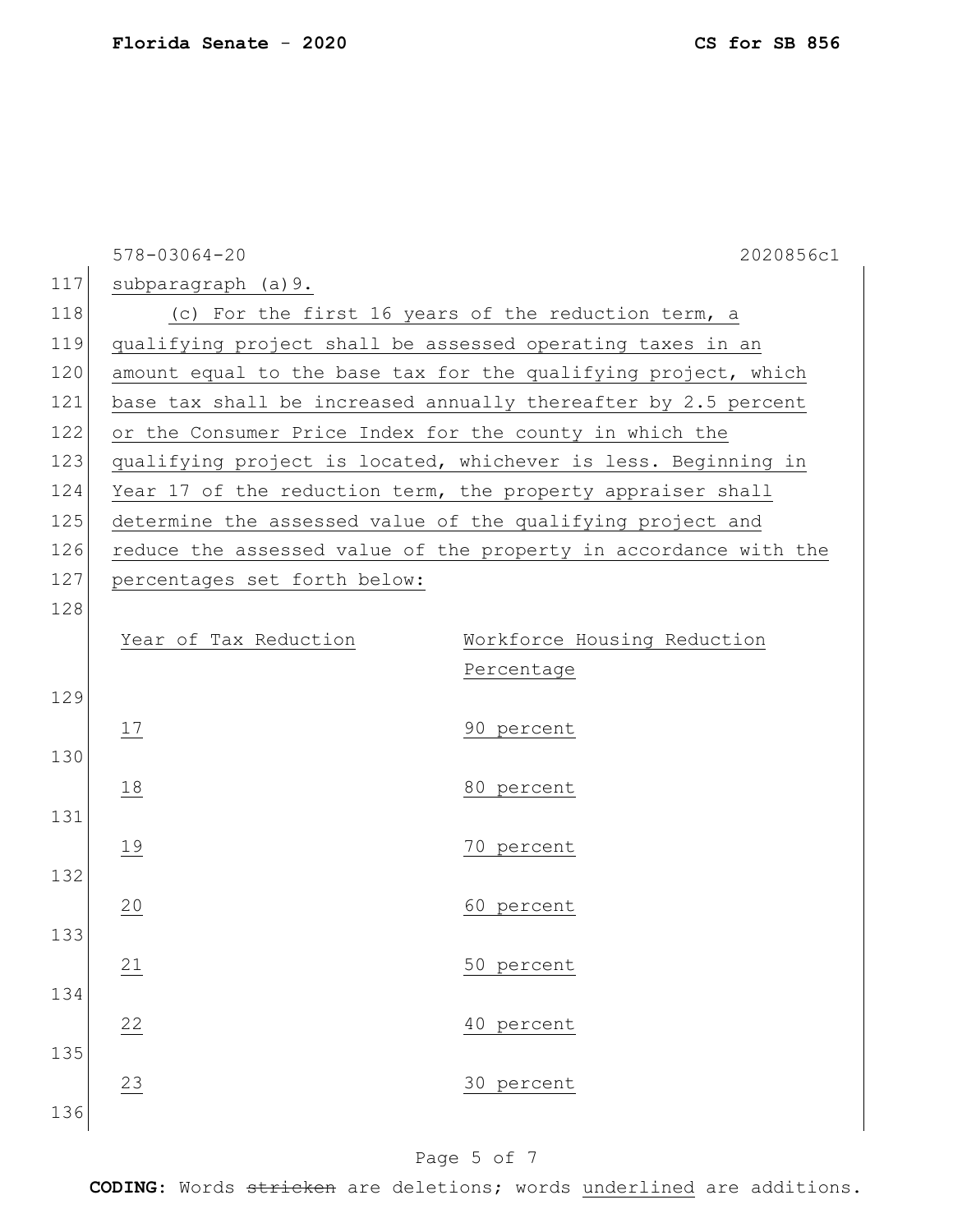| CS for SB 856 |  |  |  |  |
|---------------|--|--|--|--|
|---------------|--|--|--|--|

|     | $578 - 03064 - 20$<br>2020856c1                                    |
|-----|--------------------------------------------------------------------|
|     | 24<br>20 percent                                                   |
| 137 |                                                                    |
|     | 25<br>10 percent                                                   |
| 138 |                                                                    |
| 139 | (d) If the property appraiser approves the application, the        |
| 140 | taxpayer must record the covenant. The property appraiser shall    |
| 141 | apply the authorized tax reductions beginning in the appropriate   |
| 142 | tax year. The taxpayer is responsible for the cost of recording    |
| 143 | the covenant.                                                      |
| 144 | (e) Each taxpayer who receives a tax reduction must submit         |
| 145 | a report annually to the property appraiser confirming his or      |
| 146 | her compliance with the rent restrictions required for the         |
| 147 | receipt of the reduction. The report must be executed by the       |
| 148 | taxpayer or an authorized representative of the taxpayer, and      |
| 149 | must include the written declaration set forth in s. $92.525(2)$ . |
| 150 | A taxpayer who falsifies the written declaration commits a         |
| 151 | felony of the third degree, punishable as provided in s.           |
| 152 | 775.082, s. 775.083, or s. 775.084.                                |
| 153 | (f) Each county may limit the total number of qualifying           |
| 154 | projects that the property appraiser may approve annually if:      |
| 155 | 1. It conducts a public hearing noticed in a newspaper of          |
| 156 | general circulation.                                               |
| 157 | 2. It adopts a resolution that finds and is supported by           |
| 158 | competent substantial evidence that a limitation is necessary to   |
| 159 | avoid the substantial impairment of the taxing authority's         |
| 160 | ability to meet its financial obligations to fund other public     |
| 161 | services that are necessary to ensure the public safety and        |
| 162 | welfare.                                                           |
| 163 | (g) 1. If the property appraiser determines that a                 |
|     |                                                                    |

# Page 6 of 7